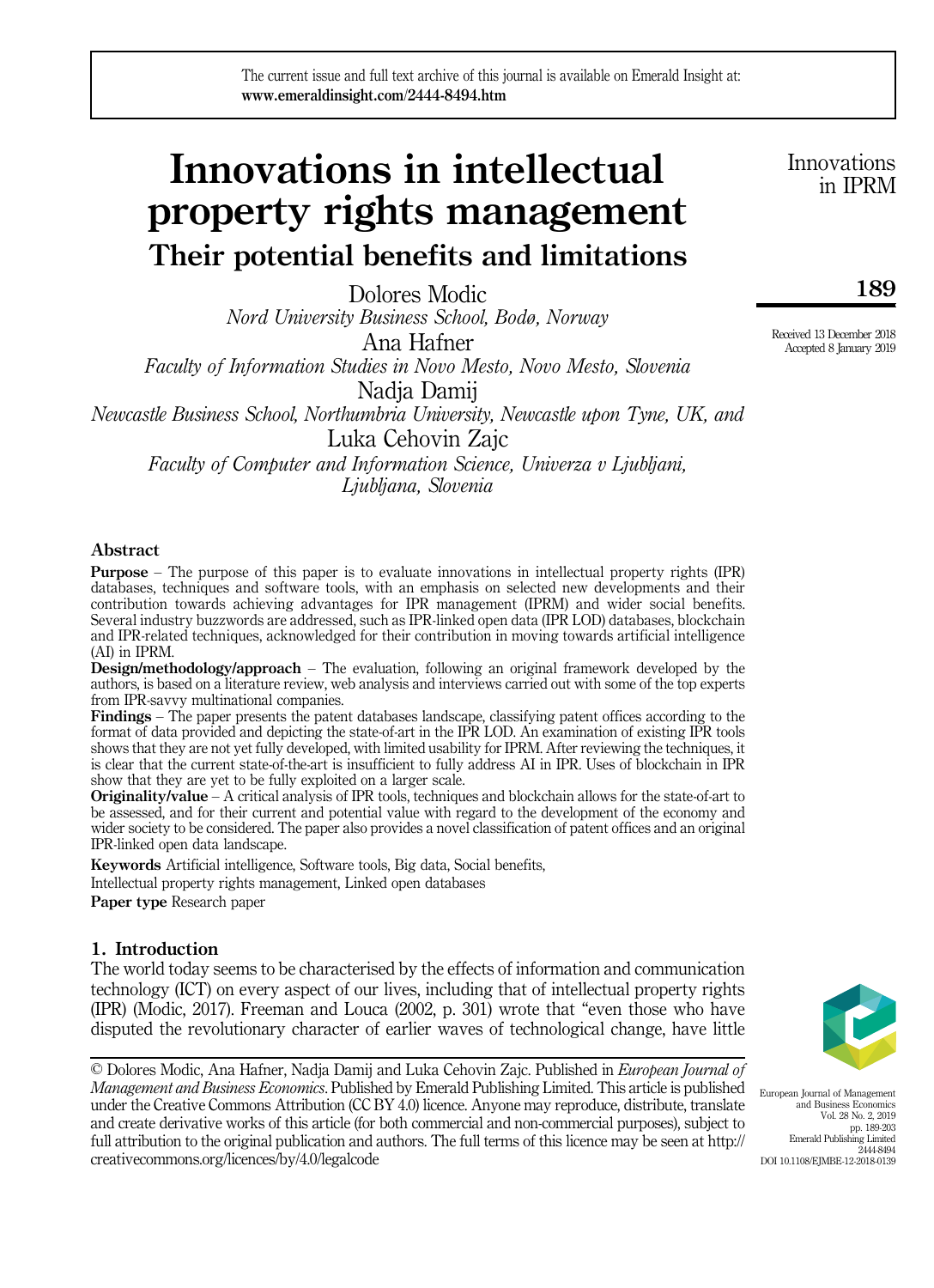difficulty accepting that a vast technological revolution is now taking place". The surge of intellectual property is mirrored in rising IPR numbers with dissemination efforts dependent upon the available data, channels and skills. IPR data are big data, as its characteristics are high volume, high variety and high velocity of changes (Ciccatelli, 2017). Consequently, merging different types of IPR data from various databases presents a challenge (Stading, 2017; Abbas et al., 2014).

When huge amounts of IPR data are connected, a new ecosystem for (open) innovation emerges. It is important to examine the best available IPR data sources, and their merge-readiness, in order to extract the maximum value. Furthermore, it is important to ensure the availability of appropriate IPR techniques and tools if we are to harness the benefits for IPR management (IPRM) and the wider social benefits of this new open IPR landscape and move towards knowledge creation assisted by artificial intelligence (AI). Examining the latest trends in technological solutions and their potential is the foci of our paper.

Figure 1 presents two dimensions: the benefits and the technology. Looking at the technology dimension, all three layers represent issues companies face. IPR software tools and techniques should better respond to business requirements, and as such support changes in databases when dealing with IPR big data, such as the implementation of blockchain technology and linked open databases.

The benefits dimension is also facing several gaps. One refers to the identification of the accessibility of employees' knowledge both in SMEs and IPR-savvy companies. In addition, there are inefficiencies when trying to transform tacit to explicit knowledge in order to further knowledge creation.

Both the technology and benefits dimensions are linked, as the technology aims to, largely unsuccessfully at the present time, to support the requirements of the IPRM, thus increasing the IPRM-derived benefits. These would consequently be translated, especially through the use of blockchain technology and IPR-linked open data (IPR LOD) databases, into increased social benefits. The question as to when, and if, the technology will become smart enough to create IPR software tools and techniques that will function in an intelligent manner remains open to debate, as we are faced with increasing transparency and inherently imbued trust.



Figure 1. Technology and benefits in IPR landscapes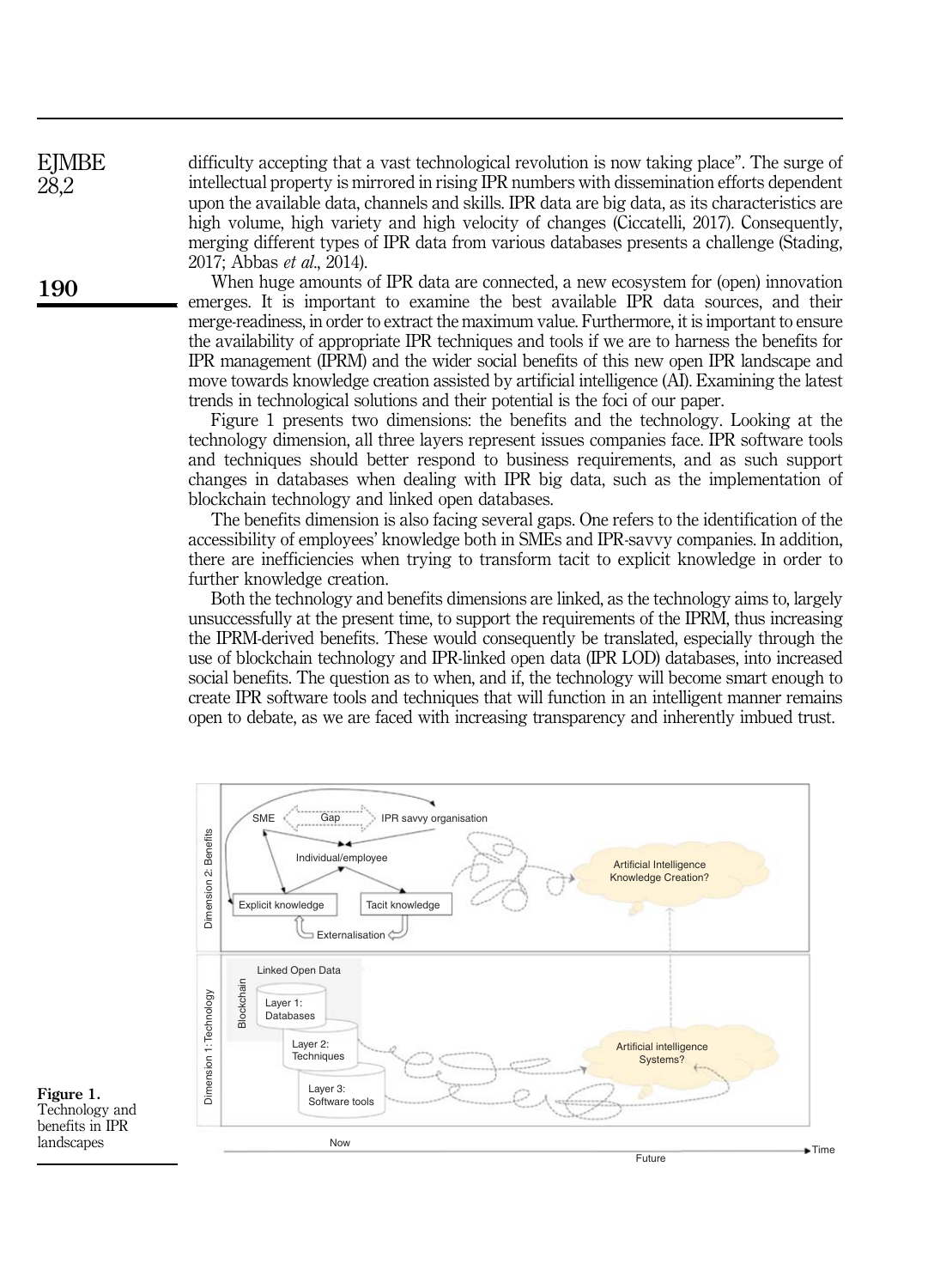If AI systems provide the best possible answer to every IPR-related business requirement, in order to maximise business potential, does this mean that the employees' knowledge creation will become obsolete and AI systems will be able to effectively create new knowledge?

The paper offers a review and an interview-based analysis of the requirements and expectations of some of the top IPR experts from IPR-savvy multinationals, as well as a consideration of the potential social benefits. This is followed by a web-based analysis and data retrieval-based evaluation of the current evolution of IPR (LOD) databases. Furthermore, the practical solutions available have been critically evaluated with respect to IPR databases and IPR software tools. The results of the analysis of the state-of-the-art with the available techniques are presented. Finally, a debate-style conclusion is presented.

#### 2. Background and prepositions

This paper investigates IPRM and IPR social benefits by answering what are the potential social and IPRM benefits of adopting new ICT solutions when dealing with IPR, and especially what is the current state of all three technological layers? The research is based on the following prepositions constructed following the literature review and the evidence-based approach.

The first preposition is linked to the availability of data and its connectivity, hence to state-of-the-art of Layer 1 in our framework in Table I. One of the newer directions for the field of intellectual property is IPR data in linked open data (LOD) format. This is following two trends: the linked open data idea, introduced as a vision more than a decade ago by Berners-Lee (2006) – envisioning the web as a web of data rather than a web of linked documents; the second is based on the notion of open government. European countries are developing policies to release data as open data and putting in place the "systemic" prerequisites for effective use and re-use of them (European Data Portal, 2017; Bauer and Kaltenböck, 2012). The road to effective open data systems are nonetheless long, hence we investigate where on the Berners-Lee Five Star Open Data Plan individual patent offices are at the moment, before presenting the LOD IPR map:

 $P1$ . The IPR-linked open data (IPR LOD) map is still in its infancy, thus the full potential of their social benefits are still not realized.

There is a certain hype created in the IPR community either under the moniker of augmented intelligence (Fleischman, 2018) or augmented expertise (White, 2018). In connection to the

| Type             | Data available in Patent offices |                                                                                                                                                                                                                                                                                                                                                                                                                    |
|------------------|----------------------------------|--------------------------------------------------------------------------------------------------------------------------------------------------------------------------------------------------------------------------------------------------------------------------------------------------------------------------------------------------------------------------------------------------------------------|
| ***** (and ****) | LOD (and RDF)                    | EPO; USPTO <sup>2</sup> ; Korean Patent Office <sup>b</sup> ; IPO UK <sup>b</sup> ; IP Australia <sup>c</sup>                                                                                                                                                                                                                                                                                                      |
| ***              | CSV <sup>d</sup>                 | French Patent Office; Norwegian Patent Office; German Patent Office                                                                                                                                                                                                                                                                                                                                                |
| **               | XLS                              | Hungarian Patent Office: Austrian Patent Office: Polish Patent Office:<br>Swedish Patent Office                                                                                                                                                                                                                                                                                                                    |
| $\ast$           | PDF <sup>d</sup>                 | Italian Patent Office; Bulgarian Patent Office; Benelux Patent Office;<br>Spanish Patent Office: Estonian Patent Office ; Finish Patent Office;<br>Irish Patent Office: Czech Republic Patent Office: Lithuanian Patent<br>Office: Slovak Patent Office: Portuguese Patent Office: HR Office:<br>Slovenian IP Office; Swiss Patent Office; Hellenic Patent Office;<br>Romanian Patent Office; Danish Patent Office |
|                  |                                  | <b>Notes:</b> <sup>a</sup> Taking into account the AKSW database (different provider); <sup>b</sup> the patent offices have done additional                                                                                                                                                                                                                                                                        |

steps non-related to the format to make merging of data easier; 'the database can be described as providing linking data, yet it is not an LOD database in classical sense; <sup>d</sup>if taking into account the bibliographical export in .csv by Espacenet on its web-pages designed in cooperation with national patent offices (e.g. [https://sk.](http://firstmonday.org/article/view/548/469) [espacenet.com/\)](http://firstmonday.org/article/view/548/469), there are such data provided for most, however, the end document exports remain .pdf

Table I. Classification of patent offices according to the Berners-Lee Open Data Plan

Innovations in IPRM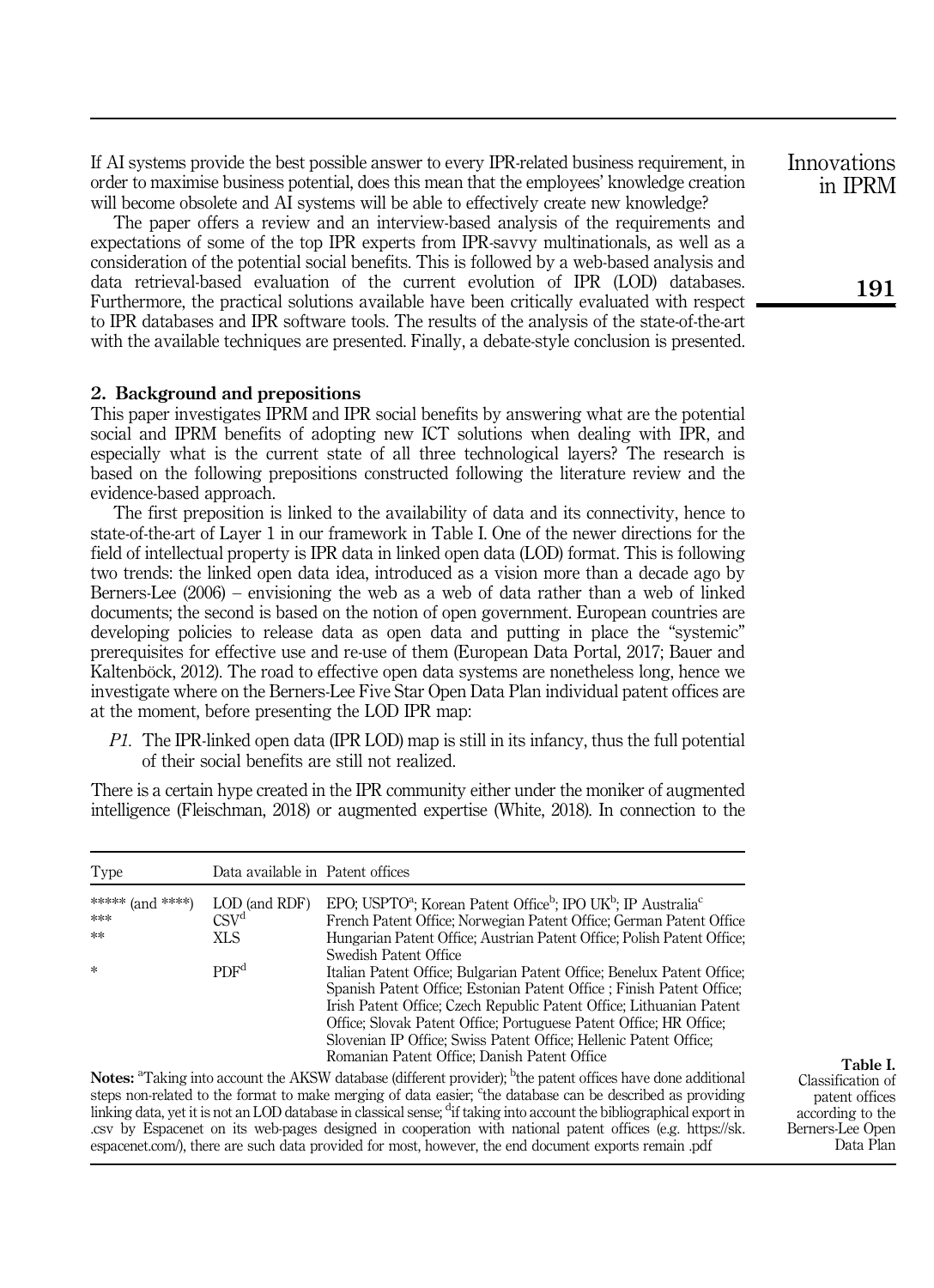second preposition, our presumption is that the current state of techniques do not support a sufficient level of semantic understanding that would contribute to successful automation of retrieval and comparison scenarios. Techniques like deep learning show some promise to significantly contribute in this case, yet these approaches are still in active development. Through the investigation of this preposition, we focus on Layer 2 in the begin framework:

P2. AI is a term used very broadly when connected to IPR techniques, to oversell various information retrieval (IR) and machine learning (ML) methods.

The third preposition is connected to Layer 3. In this part  $-$  in contrast to the first preposition – we move from the public sector to the private sector, and to especially IPRM benefits. We theorise there is a lack of accessibility and transfer of employees' knowledge, and a low level of transformation of tacit to explicit knowledge, as we believe the current tools function more as visualisation, project management and docking tools. The holistic IPRM-supporting tools, which would allow for internal/external merge of data, as well as support back office (in particular also information, technology and knowledge transfer) as well as front-office IPR activities (Modic and Damij, 2018) are lacking. This part deepens the work started in the study of Modic and Damij (2018) and the evidence is both interview-based as well as a results of IPR tools testing and web searches:

P3. The tools do not correspond to the needs of users as expressed by top IPR managers.

Amongst the several IPRM and social benefits that the paper investigates, due consideration is given to blockchain potential IPR-connected benefits (P4). Several private companies as well as governmental and intergovernmental organisations are currently researching the possibilities of blockchain use in many different fields, including record keeping and smart contracts (Morabito, 2017) which are crucial for the IPR issues:

P4. Blockchain has the potential to produce both IPRM and IPR-connected social benefits if some issues are solved.

The outputs of this paper are the classifications of IPR databases and patent offices according to Berners-Lee Open Data Plan, and IPR LOD map as connected to patents as well as classification of tools and techniques. A mixed methods approach has been used, every part diligently designed with methodological notes.

## 3. Methodology

We derive our analysis of potential benefits of new solutions for IPR and the potential of IPR tools from interviews with ten prominent IP experts. First, interviews with ten prominent IP experts were conducted. Seven out of the ten IP experts were head IP managers within their respective companies. The companies selected are positioned highly in terms of patent applications and quality rankings. Furthermore, they appear on top innovation listings, such as MIT's list of the 50 Smartest companies. All respondents are executives with years of experience; and one of the interviewees appeared twice in the 50 most influential people in IP, as listed by the *Managing Intellectual Property* magazine. Views expressed inside the interviews are their own and not the views of the companies they are affiliated with. Interviews were conducted either in person, via Skype or via similar VoIP during 2016 and with follow-ups in 2017. Transcripts were analysed using MAXQDA Analytics Pro 12 software. Interview questions were divided into three sections: IPRM (1), formalization (2) and optimisation of processes and gaps reduction (3)). In particular for this paper three topics and their related questions that were included in this semi-structured interview questionnaire are harnessed upon (pertaining to either part (1) or part (3): What is the missing information and/or resources?; Which software tools do you use inside your processes? What are their pros and cons?; What kind of (big) data analysis would be particularly interesting? Who can provide them?

192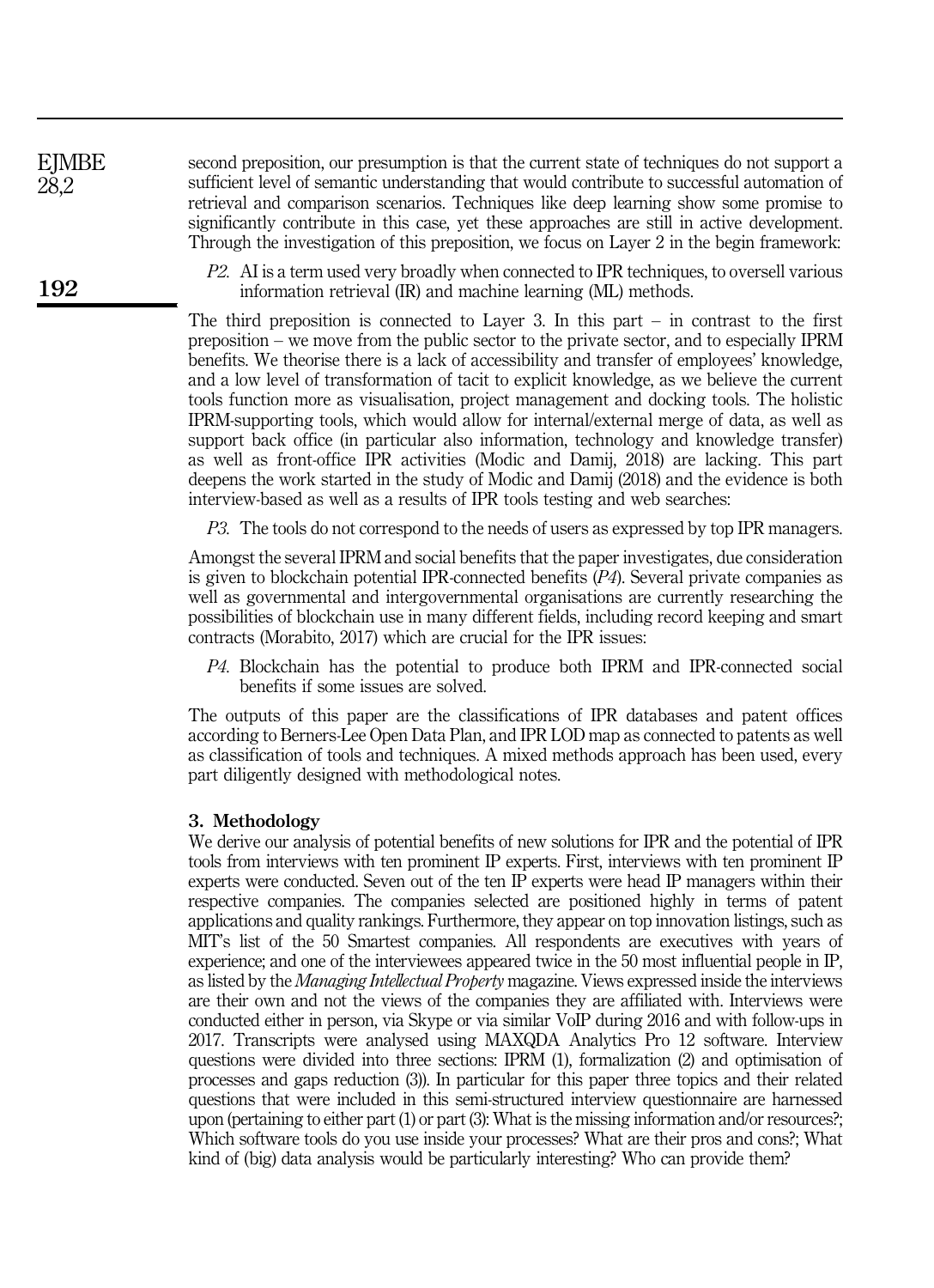The technologies section brings further methods. The classification of patent offices was done in the period January–February 2018 by conducting web searches and experimental searches with consequent search retrievals inside patent search machines either for full patent documents or at least bibliographical exports. The classification encompasses primarily EU Patent Offices as well as a selection of other relevant patent offices[1]. The framework for the patent map relies on The Linking Open Data cloud diagram, however, it has been significantly upgraded by including material gathered via web searches guided by discussions with various patent offices' staff members. Analysis of techniques is based on critical literature review. We also reviewed websites of 11 top IPR tools providers as identified by interviewees and/or the Hyperion MarketView™ Report (2016) and Capterra's review (2017). Analysis is based on reviews of websites (November, 2017) by Anaqua for Corporations, IP One ( from CPA Global), InnovationQ ( from ip.com), IPfolio, PatentSight, Unycom Enterprise, Wellspring's IP management software, Patricia ( form Patrix), Alt Legal, Inteum, Dennemeyer's DIAMS iQ[2].

## 4. The potential social and IPRM benefits of new advances in the field of IPR

One of the biggest problems of IPR data usability is the rapid growth of number of IPR, especially patents. They are written in different languages and it has become increasingly challenging to understand the state of the art, this consequently causing duplication of research and increasing the number of invalid patents granted. Once errors can be corrected, it will be easier to identify inherently invalid patents previously granted, and consequently leading to a natural rise in the quality of IPR.

Governments have a large quantity of IPR-related data, which can be of economic and social value to society. European Patent Office (EPO) sees the advantages of its new LOD patent databases, one of the outlets of the new open data trend, as increased availability of data from different sources via one channel, less "data friction" when combining different data sets, more effective linking with business information and increased trust thanks to provenance (Kracker, 2017). The Korean Patent Office (KIPO) also saw its efforts in a similar manner (KIPO, 2016).

The growing importance of IPR Open (linked) data is connected to better transparency making it easier for companies to understand their value. However, if we could not only have exploitable open databases, but if these could also be combined with IPR techniques with AI functionality, and additionally, IPR tools which supported the handling of IPR data by integrating some AI functionalities, we could be seeing a new form of tacit knowledge, the "Artificial intelligence knowledge" creation (see Figure 1). Therefore, the often problematic issue of tacit knowledge inside the IPR field embodied in individuals (note that the usual way of gaining IPRM, exploitation and other connected IPR knowledge is through apprenticeship and that the rotation of individuals presents a serious problem for especially company IPR departments, Modic and Damij, 2018)) would be transformed into a latent explicit knowledge (knowledge available on recall as opposed to explicit knowledge, always available). Solutions, like IBM Watson, seem to also be a game changer in this area. Watson identified compounds on which the patent protection has already lapsed, and the pilot results suggest that Watson can accelerate identification of novel drug candidates and novel drug targets by harnessing the potential of patent (and connected) big data (Chen *et al.*, 2016). The IBM team believes the insights provided by Watson technology are to be used as a guide, i.e., as augmented intelligence – which is capable of ingesting, digesting, understanding and analysing data and can be harnessed in various elements of IPR processes: from evidence of use, to prior art, patent landscapes and portfolio analysis (Fleischman, 2018). If the technology was widely available with all its features, this could present a significant change, as it would enable smaller entities to access knowledge that is now tacit knowledge.

Innovations in IPRM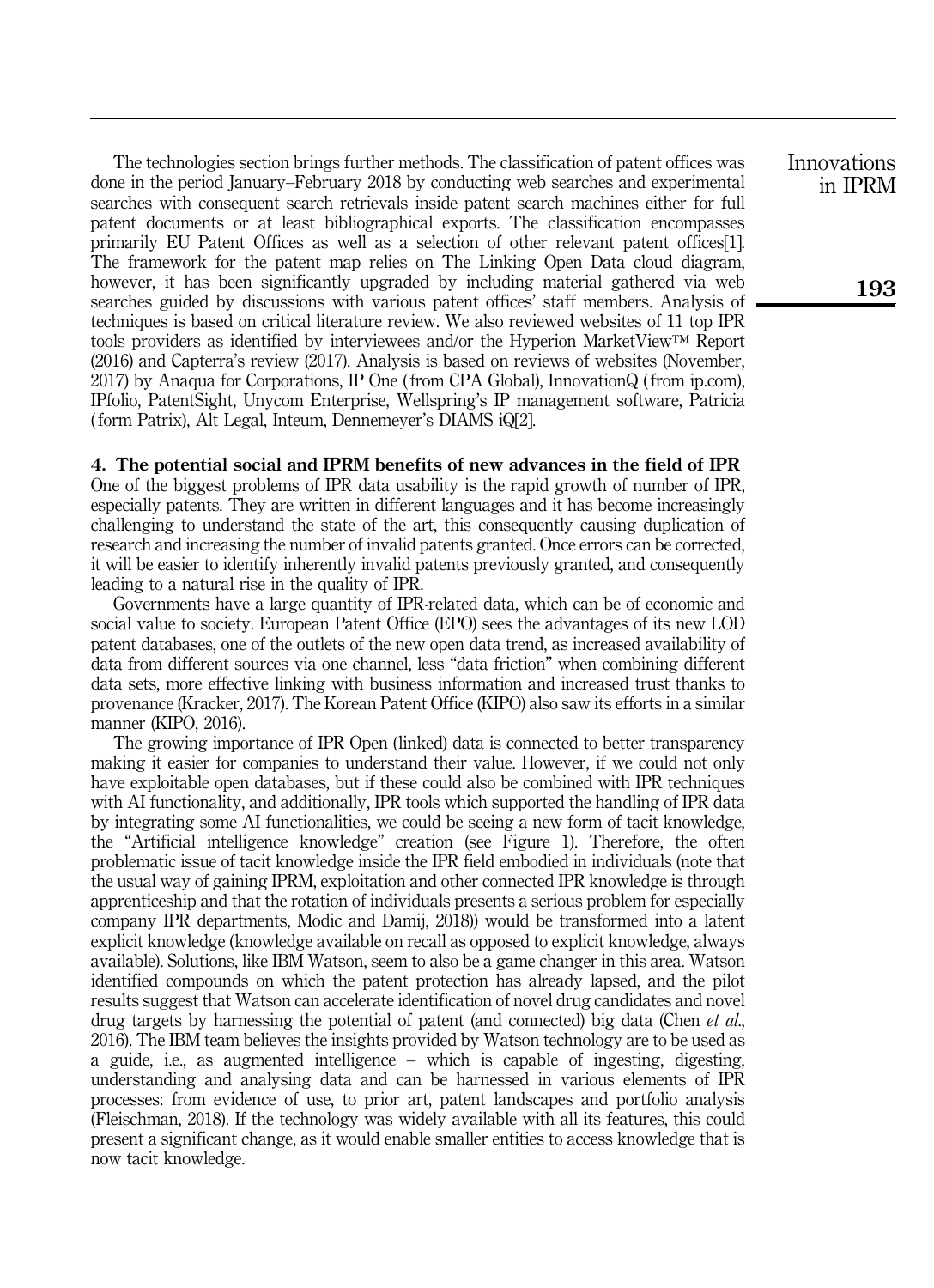When discussing traceability, blockchain is one of the frequently debated issues. Several potential social benefits, as derived from the utilisation of blockchain in the field of IPR, are present. A tool for registration of IPRs could simplify registration and lower the costs (Vella et al., 2018; Morabito, 2017) or could be an alternative to IPR registration, especially patents. Thus, it has a potential particularly for small entities (independent inventors, SMEs, non-profit organisations), as well as inventors and organisations from less developed countries, who are unable to access the current world patent system simply because it is too expensive for them.

Blockchain provides a robust and trustworthy method of establishing business ownership on intangible assets, including IPR (Morabito, 2017) and thus has the potential to enhance transparency of IPR transactions (Vella et al., 2018). Not only does this have positive effects for individual companies, but it can also streamline the costs of operations for patent offices, and reduced options for litigation can lower court case numbers and reduce court backlogs. Furthermore, it also has the potential to enable half open licensing, when royalties start only when IPR-based income is generated by downstream users; meaning that without income generation, the half open licenses allow for IPR-based solutions to be spread in an open environment. Moreover, it would allow tracking commons' knowledge (under open licenses or not) incorporation into corporate IPR portfolios disallowing the privatisation of gains.

With regard to potential IPRM benefits, IPRM deals with managing IPR big data efficiently, and differently (Braganza et al., 2017; Davenport et al., 2012). McAfee and Brynjolfsson (2012) argue that companies will not reap the full benefits of the transition made in exploiting big data, unless they are able to manage change effectively.

Analysis of the interviews showed a clear trend that IP executives are aware of the growing importance of ICT, and their role in IPRM, however, they continue to struggle with defining how to integrate IPR tools to achieve best outcome. A Senior IP Counsel at a German multinational chemical manufacturing corporation stated that, "IT developments will have a big impact in the near future on IP development, because the more transparent you make the IP, the easier it is for management to understand its value".

Utilising the ICT in IPR processes is possible, however, doing it in the most efficient way to enable companies to achieve maximum benefits, is the ideal. Some companies use a range of different software tools connected to IPR and IPRM, whilst others try to find or develop software that integrates as many features and data sources as possible and are able to connect to other business processes and databases. Generally, the more comprehensive the tool, the less information is missing, and consequently, the higher the satisfaction level. Nonetheless, some experts, such as the Head of Legal Operations and IP Management at a European multinational pharmaceutical corporation, believe that IPR tools often promise more than they deliver. He states that they, "do not think there are any particularly good IP management tools on the market /…/the whole industry still lacks are real IP management tools, helping to relate to the business value more". IPR experts are seeking a tool that would, in addition to being a comprehensive docketing system and simple interface retrieval of data from public IPR databases, also encompass supplying or channelling invention disclosures to pertinent individuals, providing functionality for IPR valuation, evaluation and analysis.

The next chapter will provide more detail deal with regard to the technological dimension, providing an analysis on the current state of linked open databases, software tools for IPRM and techniques that support IPR data correction and analytics.

#### 5. Technology

#### 5.1 Databases and linked (open) data

Since the Venetian patent statute of 1474, IPR have retained their connection to the concept of openness and dissemination of ideas in exchange for limited time monopolies. There are various types of databases and online sources connected with IPR constituting Layer 1 in the framework in Table I. Public patent databases as the original sources allow raw data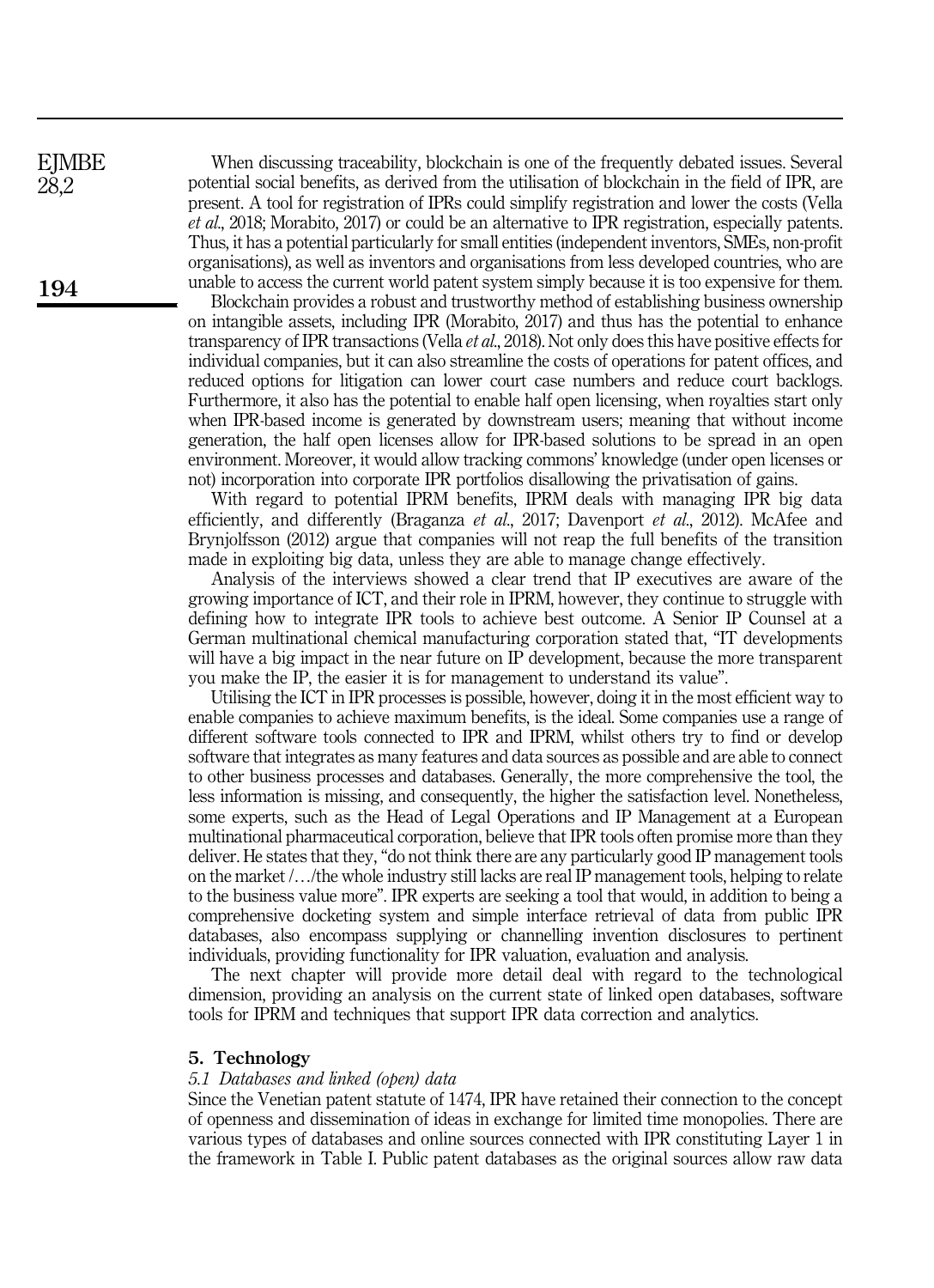retrieval and the use of interfaces by providing patent texts and some metadata. Related IPR databases include, for example, those related to patent disputes, patent citations. Business databases provide information on IPR owners, etc. Scientific databases provide us *inter alia* with data on inventors. Miscellaneous online data sources include less or more structured sources, e.g., business news, blogs-based IPR-related texts, information on IPR experts. Multi-source IPR databases provide broader information, e.g., on IPR quality and business connected data. Two examples of the latter are the data set linking the EPO and USPTO patent data to Amadeus business database and the Oxford Firm-Level IP Database (Thoma and Torrisi, 2007; Helmers et al., 2011).

Linked open data (IPR LOD) databases are the latest evolution in IPR databases, although the concept of LOD goes back to 2006, when principles such as using uniform resource identifiers as names for things and including links were put forward (Berners-Lee, 2006). Linked data are data published on the web in a machine-readable format, which can be linked to or from external data (Bizer *et al.*, 2009). LOD is in essence a format allowing for efficient (multi-source) database utilisation as the term refers to a set of practices for publishing and interlinking structured data (Auer, 2014).

Combining this to ideas of open data, we get LOD, structured data made available for others to be reused (Mezaour *et al.*, 2014). The concept is connected to the Open Data movement to ensure public government data are accessible in non-proprietary formats (Bauer and Kaltenböck, 2012). However, LOD landscape includes databases provided by non-governmental entities. DBPedia, extracting structured knowledge from Wikipedia, is often seen as the "nucleus" of LOD (Auer *et al.*, 2007). Furthermore, patent data of individual patent offices are sometimes provided by outside providers, such as in the case of USPTO or ( formally) the EPO.

Table I shows the classification of patent offices and their data according to the Berners-Lee Five Star Open Data Plan. More stars indicate data formats more conducive to open data policies, as they allow for easier export and import of data, and more streamlined merging and analysis. The category \*\*\*\* is redundant as there is no standalone RDF providing databases; and, we would suggest an introduction of the \*\*\*\*\*+ category, where the additional criteria is the existence of linkages with other data, signalling the real uptake of the raw data by users (see Table I). The Type indicates the most Open data friendly format, though patent offices often provide other formats simultaneously. They often also provide more than one database, and the degree of the export varies for bibliographical data (Swiss Patent Database offering up to 25 variables).

Five patent offices are leading in terms of IPR LOD; USPTO, EPO, KIPO, IPAustralia and IPO UK. Cooperation of national offices with Espacenet was also advantageous, as it produced the option of a limited bibliographic data download in .csv format (not taken into account above). However, most of the patent offices can still be categorised only as Type \* or Type \*\*, their data remaining in linkable open data unfriendly formats.

There are only a few databases that could be categorised as \*\*\*\*\*+, or that have shown other initiatives to make exporting, merging and analysing data easier. For example, KIPO has not only published the IPR LOD, but also included the owners' corporate registration number and the Australian Patent Office IPR database includes information about companies' size, technology and geographic location, making it easier for users to link data on patents to information on related business entities (KIPO, 2016; Man, 2014).

Currently, EPO's Linked open data is the newest of the few IPR LOD databases at users' disposal. It builds upon their previous work in connecting patent-related data, such as their Deep Linking service, allowing users to consult the EP document's legal status data. However, the IPR LOD database remains as a raw data product and without additional skills and resources cannot be fully utilised, which could potentially widen the gap between SMEs and IPR-savvy companies. For example, the linkage to DBPedia has also been carried out, but since then de-installed (Kracker, 2017). This year the EPO also included in their Innovations in IPRM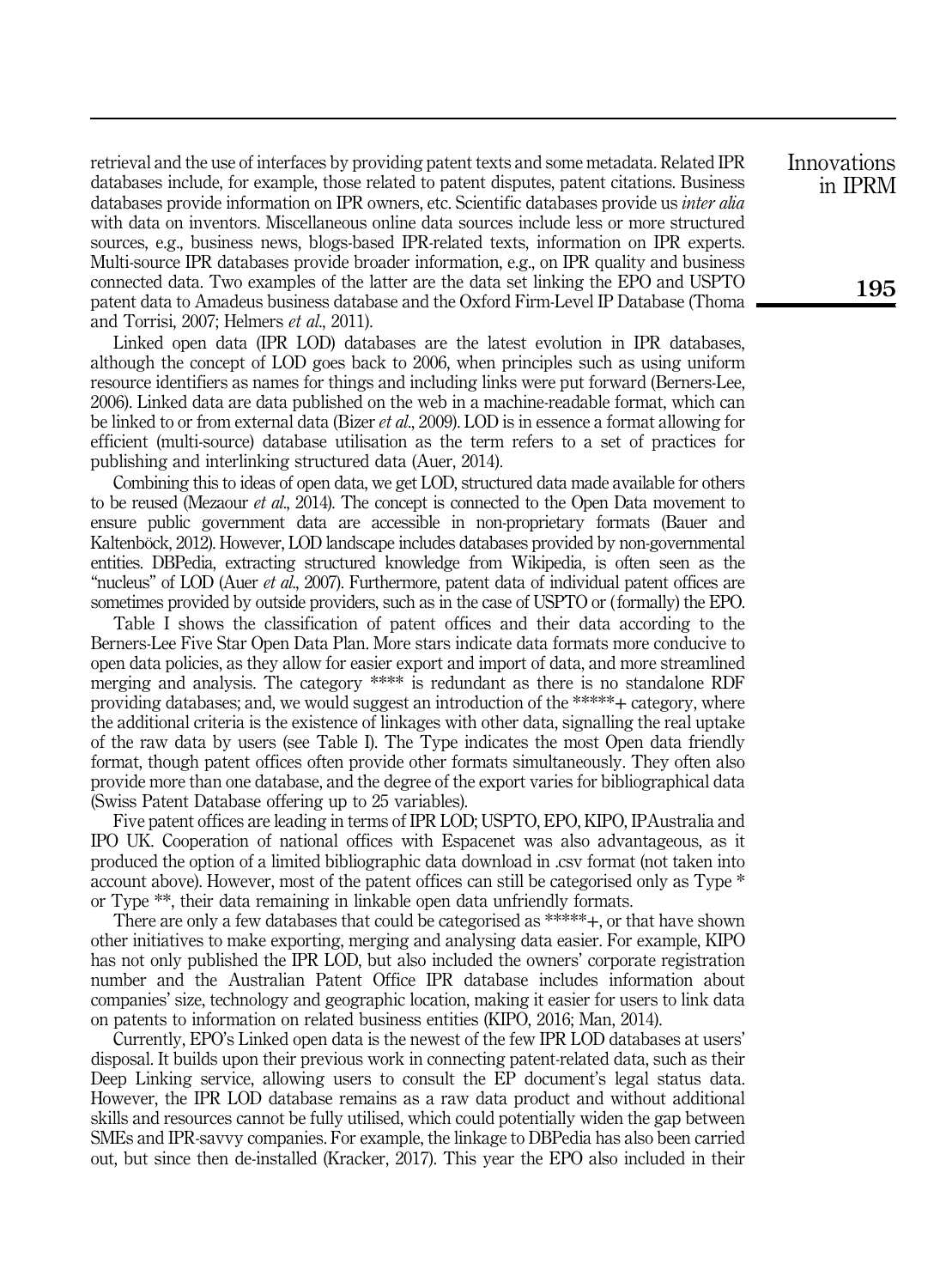Research grant call explicitly the field of linked open data and solutions therein, where at least one project will start end of this year linking EPO database with the Springer database (IP LodB, 2018). The current LOD IPR landscape shown below is based on the The Linking Open Data cloud diagram and upgraded[3].

Figure 2 shows patent LOD databases[4] we could call \*\*\*\*\*+, and their inbound and outbound links, as per The Linking Open Data cloud diagram (LOD cloud, 2018) – a complex LOD ecosystem currently listing 1,164 data sets. They are also linked to the most inbound and outbound link-rich LOD databases, namely, the Comprehensive KAN and DBPedia. The new EP LOD and KIPO databases have no data on linkages, even though some attempts were made as mentioned above. There are, however, several LOD databases that this patent data could be linked to; e.g. the recently published bibliographic LOD database by Springer Nature SciGraph or the older New York Times LOD.

When considering the traceability of IPR data, some patent offices offer centralised solutions, such as i-DEPOT, which allows to trace the date of inventions' creation. However, at the forefront of these debates is blockchain as a disruptive technology, due to its transparency, decentralisation and prevention of infringements and fraud. Blockchain is a chain of blocks of chronologically linked information, replicated in a distributed database. Information can be added, but never removed, changes are registered and validated. Individual blocks can be protected by cryptography, and only those authorised can access the information (McPhee and Ljutic, 2017). Blockchain application to IPR can be either inside the registration or exploitation phases (related to issues of licensing, proving authenticity and piracy) (Vella et al., 2018; Morabito, 2017) as well as distribution. In case of licensing, the topic is connected to smart contracts, open licenses and IPR-based collaboration (Pilkington, 2016; Morabito, 2017). Smart contracts are computer codes that reside in the blockchain and are implemented if certain conditions are met, which is confirmable by a number of computers to ensure truthfulness (Morabito, 2017; Szabo, 1997). There are numerous potential applications of blockchain connected to IPR. Also, the Linked Data paradigm is evolving from an academic concept for addressing one of the biggest challenges in the area of information management



Figure 2. Narrow IPR LOD landscape (patent databases)

**Notes:** Green arrows: ingoing links; red arrows: outgoing links; dashing blue lines: potential and planned or deconstructed (bolded). <sup>a</sup>Not provided by patent offices; <sup>b</sup>linked database, but not following LOD standards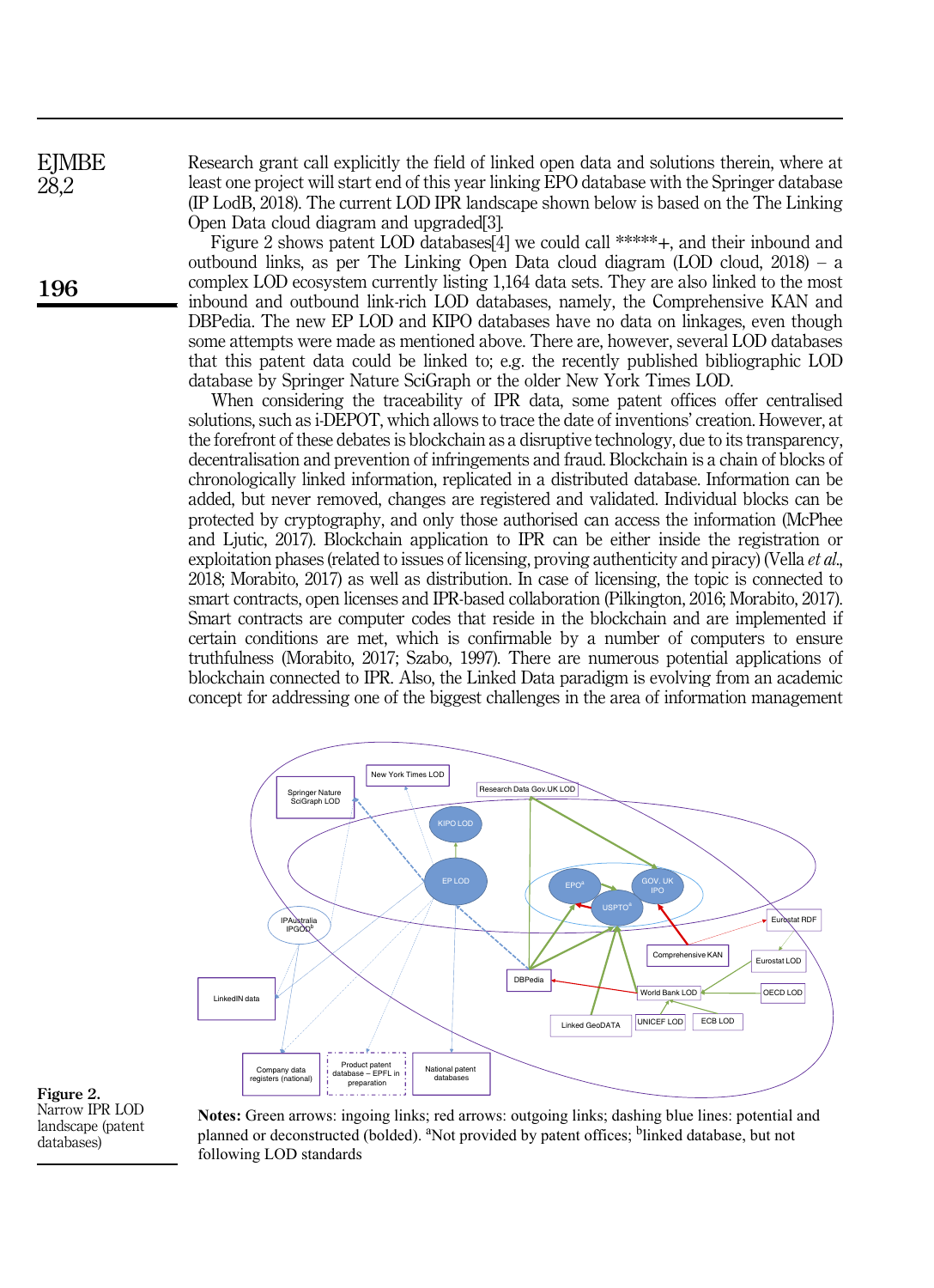the exploitation of the web as a platform for data and information integration; to practical applications in IPR field deriving from the transfer from the Web of Documents to a Web of Data. Yet, it is clear there is still much to be done, both in terms of the volume of IPR LOD-connected databases, as well as their functionality in linking to other LOD data sets as well as the real-life uptake of blockchain solutions.

#### 5.2 Classification of tools and techniques

This chapter summarises the techniques and tools (technology Layers 2 and 3 as set out in Figure 1) that analyse large quantities of patent documents and other IPR data to provide useful information to various users.

The EPO's database, Espacenet, on its own, currently contains over 100m patent documents from 90 patent authorities worldwide. Whilst patent data are exceptionally important, it is also very difficult to extract some useful information from it as patents are mostly stored as images; written in different languages; countries have different patent requirements; no uniform structural requirements; some patent figures are drawn by hand, some on computer; some patent attorneys intentionally use misleading language; incomprehensible language and grammatical mistakes can be also used inadvertently. How to deal with these issues remains a challenge.

There are several possible taxonomies of IPR software. Considering their functionalities we see tools supporting different phases of the innovation cycle, those supporting financial management (record and estimate costs), archiving documents (IPR portfolio) and enabling communication between users and IPR offices. Some tools have functionality to integrate data from external databases, such as patent litigation information and patent citation indexes. In terms of intended user-base we have IPR tools for companies, for IPR experts and for technology transfer offices.

There is an upward trend in the creation of new IPRM software in recent years. However, after reviewing the websites of the 13 most important IPR tools providers by Hyperion MarketView™ Report (2016) it appears that these tools only modestly respond to the challenges raised, and largely look like any project management software. Bonino et al. (2010) was optimistic with regard to semantic-based solutions, however, some of the tools he describes are currently in poor condition or unavailable.

In terms of techniques utilised in semantic analysis, Abbas et al. (2014) made a taxonomy of proposed computer-assisted patent analysis techniques where they distinguish between text mining and visualisation approaches. These two categories are based on frequent use-cases, whilst the underlying methods are primarily inspired by IR and ML. This is not unreasonable, as patent documents are similar to other types of documents in that they contain textual and visual data as well as references to other documents.

As seen in Figure 3, a typical IR system consists of document pre-processing, feature extraction and feature analysis. Each of those steps can be based on heuristic rules or utilise machine learning methods. In the following paragraphs, we review the use of different techniques in the IPR research domain in the last decade, with a particular focus on the



A typical computerassisted document analysis pipeline as IPR techniques classification framework

Innovations in IPRM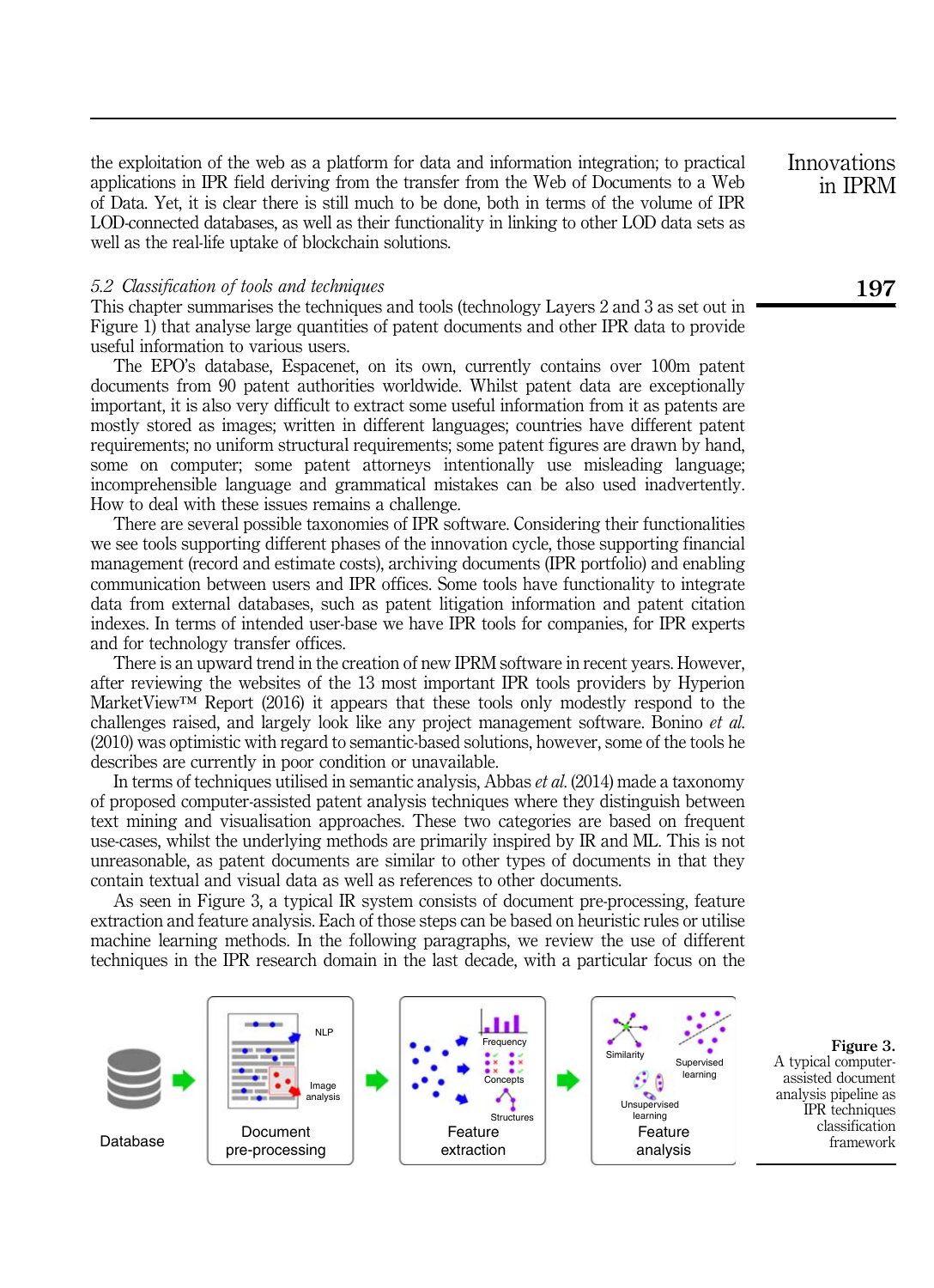**EJMBE** 28,2

198

works referenced in recent literature reviews by Abbas *et al.* (2014) and Aristodemou and Tietze (2017). The list is by no means complete, it is only focussed on key examples illustrating the diversity and potential of such methods.

The patent document pre-processing step involves scanning the unstructured data (text and images) and extracting useful information from it.

Due to the nature of the patent data, the approaches mainly focus around text mining techniques; meaning using some kind of natural language processing (Wang et al., 2015; Han et al., 2017), such as subject–action–object analysis (Park, Kim, Choi and Yoon, 2013; Park, Ree and Kim, 2013), property–function analysis (Dewulf, 2013) or rule-based analysis to extract semantic primitives. Several authors have also proposed the utilisation of patent images and sketches in patent analysis, in order to determine similarities between patents (Bhatti and Handbury, 2013). In terms of pre-processing, image analysis challenges involve localisation of images and sub-images, categorisation of images and label recognition (Vrochidis et al., 2010). The primary sources of inter-information are cross-patent citations (Altuntas *et al.*, 2015).

The feature extraction methods transform low-level semantic primitives into a documentwide representation. By involving projection of each document into a high-dimensional feature space we can determine bounds between classes or proximity of documents. When processing textual data, the semantic primitives can be frequency vectors (Chen and Yu-Ting, 2011), vectors of concepts that describe higher-level semantic information, or domain-specific hierarchical structures (Lee, 2013). In analysis of patent sketches, content is frequently encoded with shape or texture descriptors (Bhatti and Handbury, 2013) due to the line-art nature of visual information.

The method used in the feature analysis stage depends on the problem at hand, for example, retrieval of similar patents. In this case, IR techniques based on vector distances (Lee, 2013) are used to infer which documents are most similar. Another task is automatic classification of patents using ML methods. Scenarios include patent quality analysis (Wu  $et \ al., 2016$ ), patent categorisation (Vrochidis  $et \ al., 2010$ ) and determining the impact of patents on other aspect of companies (Chen et al., 2013). Supervised learning methods, such as support vector machines (Wu *et al.*, 2016) or artificial neural networks (Chen *et al.*, 2013), are frequently used in such cases. In explorative analysis of the patent landscape for trend identification, people have also utilised unsupervised learning methods, like clustering (Atzmüller and Landl, 2009; Madani and Weber, 2016) and network analysis (Dotsika, 2017; Park, Kim, Choi and Yoon, 2013).

Despite the apparent contribution of IR methods in transforming access to information, they are harder to apply to semantic-sensitive fields, such as IPR analysis, with the same level of success. The crucial information in patent documents can be difficult to extract automatically because of objective (history, language) or subjective (intentional misuse of description) reasons. As noted by Lupu (2017), the level of research interest in this field has, after more than a decade of increasing optimism, decreased in the past years. This can be in part attributed to the realisation that extracting high-level semantic content from sophisticated unstructured text and images is very a challenging problem. The most successful working cognitive computing system is IBM Watson, who has already been analysing patent information in the past, with a particular emphasis in the pharmaceutical sector. However, this system is proprietary and accessible only to a limited number of influential clients.

#### 6. Discussion

Over the last years, activities around IPR Open Data, merging of IPR data with related data, IPR Linked Data, IPR-linked open databases and the debates over utilising the Semantic Web opportunities have gained momentum. However, this should go hand in hand with organisations (both public and private) publishing structured data (complying also with linked data standards/principles), the advances in new techniques, as well as IPR tools and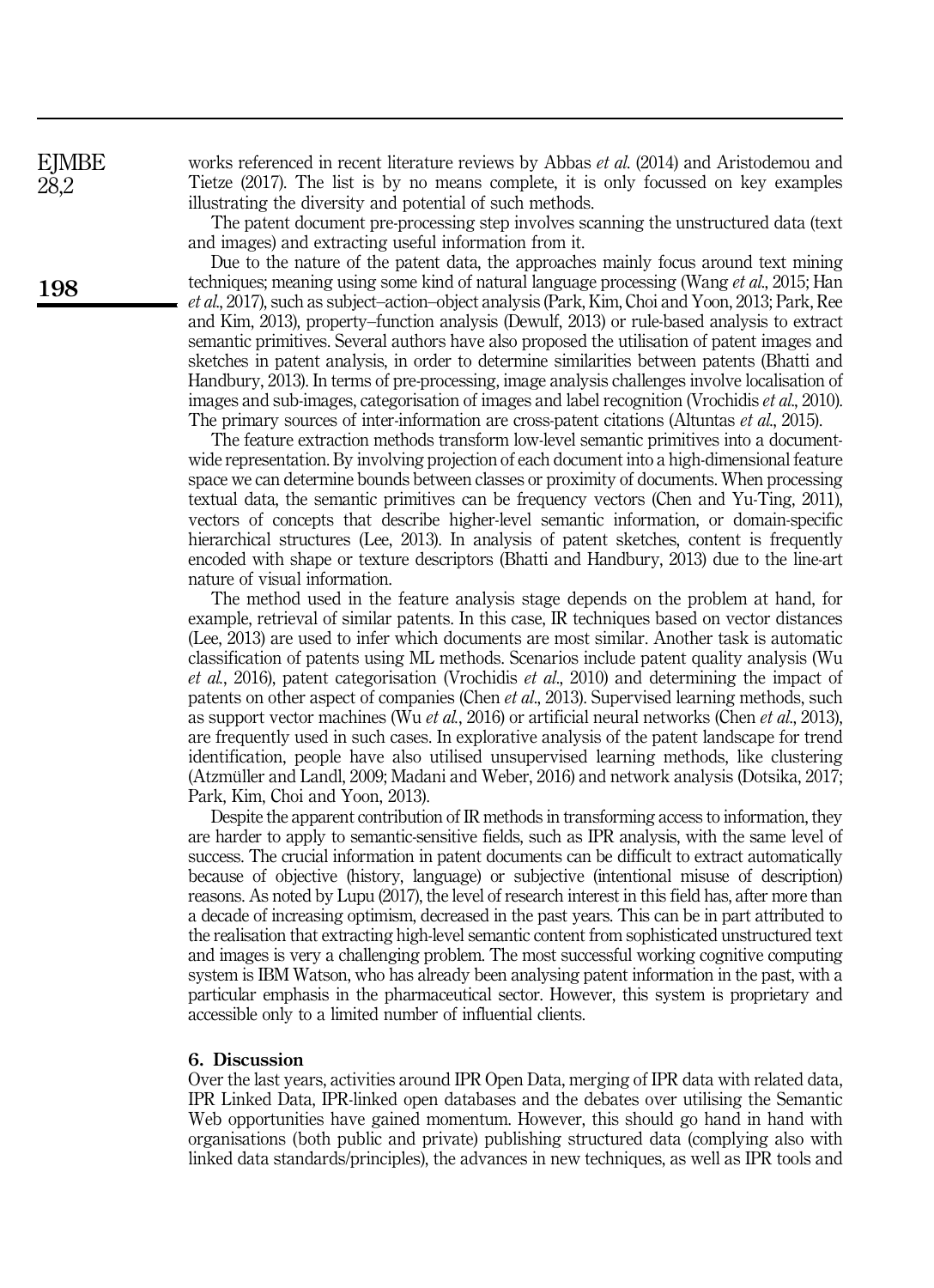their increased availability. Companies and other patent and IPR data users need to draw on those advanced technologies and tools in order to combine, query (and analyse) data as part of their business intelligence, as well as to improve their services and products.

In terms of the availability of data, the amount of IPR and IPR-connected data publically available is increasing. Responding to P1, the new trends towards formats supporting more export-ready, merge-ready and analysis-ready data are also real, although the amount of patent data available (e.g. as LOD) is still relatively low. LOD means the data are "linkable", not that it is already linked. This means that the uptake of these databases by the users can be slow and can even widen the gap between the IPR-savvy multinationals with sufficient resources and other smaller entities and individuals. The latter would defeat the purpose of publishing such databases, if the objective was to make IPR data more useful to more groups of users, especially also non-patent savvy users (data scientists, web developers, companies integrating IP into their products). Some steps are taken towards this, for example, IPNOVA (available at the moment as a beta version) which is the interface to the IPAustralia's IPGOD database. Another route (contrasting somewhat with developing interfaces) is through sufficient dissemination and training workshop accompanying the releases of databases in new formats. On the other hand, the authors remain hopeful as new entities – including private and NGO entities – provide more and more LOD databases, and with growth of potential links, allowing greater potential for IPR.

In response to P2, techniques that would support IPR data correction, and IPR data analytics and software tools, which support IPRM, are still not at a sufficient stage of development for IPR managers and other users dealing with IPR. The IPR tools remain primarily visualisation tools (P3); or project management and docketing tools, applied to the field of IPR. There are few true IPRM tools that also integrate variable (external and internal) data merges and harness new advances in IPR techniques, although some solutions have been integrated. This is perhaps because the existing techniques, which are suitable for many existing retrieval and analysis tasks, are frequently branded as "AI", a term that increases expectations about the capabilities which existing methods fail to fulfil. A complete AI system is perhaps the ultimate goal of automatic patent analysis, capable of high-level reasoning about the content of patent documents, comparing their underlying ideas and determining similarities. The current state is (far) removed from this goal. At present, it is primarily addressing very narrow domains, interpretable by data scientists and machine learning researchers. However, as also noted by Lupu (2017), recent breakthroughs in deep learning and artificial neural networks already address tasks such as machine translation and image analysis, which can be (and sometimes are) utilised in IPR analysis.

In response to P4, blockchain technology is now fairly widely discussed for its potential to change the nature of IPRs by simplifying registration, lowering costs, increasing transparency and enabling or improving licensing and other transfers of IPR. However, the technology has certain limitations and still needs significant time to develop. This is not only because of the influence that transnational companies have on policy makers, but also, the technology itself might have some weaknesses. It needs huge processing power and therefore for now requires high-volume electricity consumption. Second, field, such as the IPR field, has its own set of limitations connected to legal and judicial frameworks. Therefore, it is important to carefully determine fields where it would be used. "Despite the many interesting potential uses of blockchain technology, one of the most important skills in the developing industry is to see where it is and is not appropriate to use cryptocurrency and blockchain models" (Swan, 2015). Although there are various social and IPRM benefits of employing blockchain technologies in the field of IPR, caution must be applied.

To conclude, despite significant efforts in the last decades, in the field of information technology support to IPRs, and the more and more used buzzwords of augmented intelligence and augmented expertise also for IPR, there is more time needed before these progressive ideas will become (widespread) reality.

Innovations in IPRM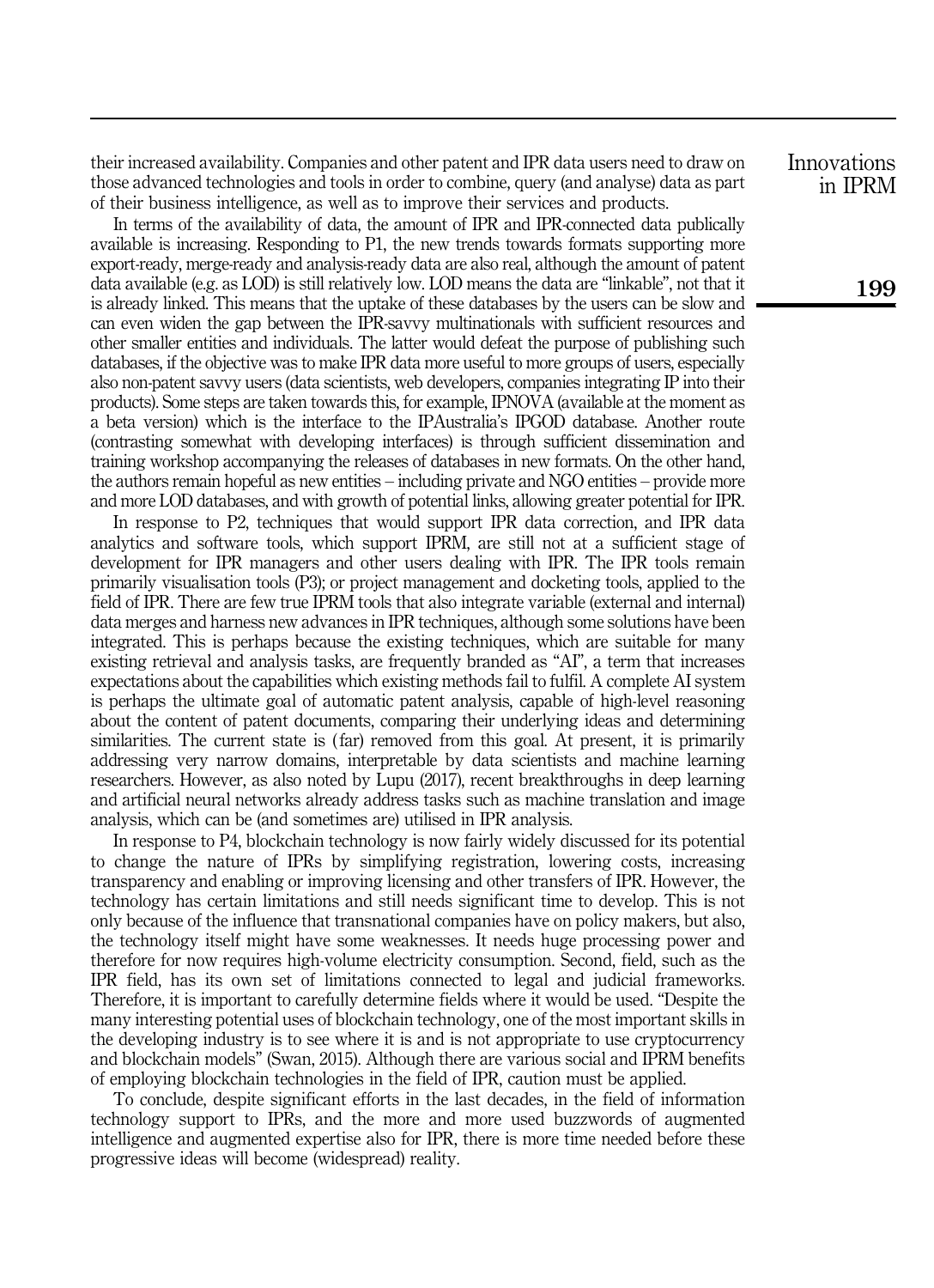#### Acknowledgements **EJMBE**

Dr Damij would like to acknowledge the ARRS Grant No. ARRS-P1-0383(A). Dr Hafner would like to acknowledge Operation No. C3330-17-529006 "Researchers-2.0-FIŠ-529006" supported by ERDF and Republic of Slovenia, Ministry of Education, Science and Sport. Dr Modic would like to acknowledge the JSPS International Research Grant ID No. 16774 and JSPS KAKENHI Grant No. 16F16774. Dr Hafner and Dr Modic acknowledge that this paper has been co-funded by the Academic Research Programme of the European Patent Office. The research results contained in this paper are those of the researchers only. They do not necessarily represent the views of the EPO.

### **Notes**

- 1. Missing from the list are the Latvian, Icelandic, Maltese and Cyprus Patent Office, as they only refer to Espacenet or there is a lack of sufficient information. The classification takes into account data that is ( formally) provided by outside sources (e.g. for USPTO).
- 2. We have also taken into account a review of the available semantic solutions that was made by Bonino et al. (2010, p. 37, Table 9). However, these new technology enablers are currently in a less than ideal state (in poor condition or unavailable) and they (those which are at least available) look more like a scientific experiment than a final product that would support real patent analytics in companies. Though we sent some follow-up e-mails we did not receive much useful information so they were excluded from the paper.
- 3. Eito-Brun (2015) lists 31 LOD databases according to datahub.io related to patents, but they could be hardly classified as IPR databases.
- 4. The Linked Open Data Cloud diagram includes EPO reference, which was created and published by the research group AKSW.

## References

- Abbas, A., Zhang, L. and Khan, U.S. (2014), "A literature review on the state-of-the-art in patent analysis", World Patent Information, No. 37, pp. 3-13.
- Altuntas, S., Dereli, T. and Kusiak, A. (2015), "Analysis of patent documents with weighted association rules", Technological Forecasting and Social Change, No. 92, pp. 249-262.
- Aristodemou, L. and Tietze, F. (2017), "A literature review on the state-of-the-art on intellectual property analytics", Working Paper Series No. 2, Centre for Technology Management, Vol. 2017, Cambridge, pp. 1-13, available at:<www.repository.cam.ac.uk/handle/1810/268007> (accessed 25 August 2018).
- Atzmüller, P. and Landl, G. (2009), "Semantic enrichment and added metadata examples of efficient usage in an industrial environment", World Patent Information, Vol. 31 No. 2, pp. 89-96.
- Auer, S. (2014), "Introduction to LOD2", in Auer, S., Bryl, V. and Tramp, S. (Eds), *Linked Open* Data – Creating Knowledge Out of Interlinked Data Results of the LOD2 Project, Springer, Cham, Heidelberg, New York, NY, Dordrecht and London, pp. 1-20.
- Auer, S., Bizer, C., Kobilarov, G., Lehmann, J., Cyganiak, R. and Ives, Z. (2007), "DBpedia: a nucleus for a web of open data", in Aberer, K. et al. (Eds), ISWC/ASWC 2007, Springer-Verlag, Berlin and Heidelberg, pp. 722-735.
- Bauer, F. and Kaltenböck, M. (2012), Linked Open Data: The Essentials A Quick Start Guide for Decision Makers, Edition mono/monochrom, Vienna.
- Berners-Lee, T. (2006), "Linked data: a personal view note", available at: [www.w3.org/DesignIssues/](www.w3.org/DesignIssues/LinkedData.html) [LinkedData.html](www.w3.org/DesignIssues/LinkedData.html) (accessed 30 January 2018).
- Bhatti, N. and Hanbury, A. (2013), "Image search in patents: a review", International Journal on Document Analysis and Recognition, Vol. 16 No. 4, pp. 309-329.

200

28,2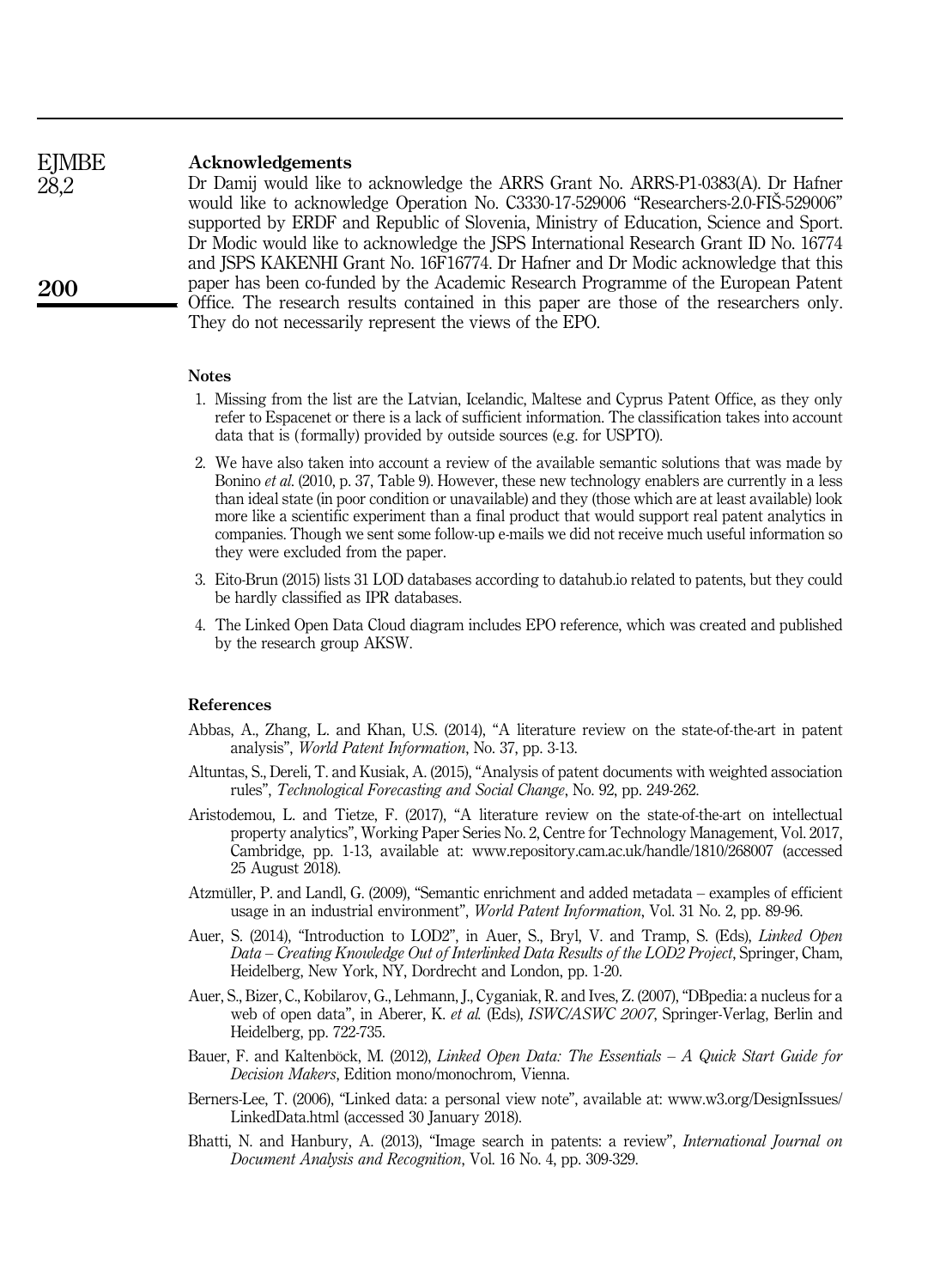- Bizer, C., Heath, T. and Berners-Lee, T. (2009), "Linked data the story so far", International Journal on Semantic Web and Information Systems, Vol. 5 No. 3, pp. 1-22.
- Bonino, D., Ciaramella, A. and Corno, F. (2010), "Review of the state-of-the-art in patent information and forthcoming evolutions in intelligent patent informatics", World Patent Information, No. 32, pp. 30-38.
- Braganza, A., Brooks, L., Nepelski, D., Ali, M. and Moro, R. (2017), "Resource management in big data initiatives: processes and dynamic capabilities", *Journal of Business Research*, No. 70, pp. 328-337.
- Capterra (2017), "Captera review", available at: <www.capterra.com/> (accessed 10 December 2017).
- Chen, Y. and Yu-Ting, C. (2011), "An IPC-based vector space model for patent retrieval", Information Processing and Management, Vol. 47 No. 3, pp. 309-322.
- Chen, Y., Argentinis, E. and Weber, G. (2016), "IBM Watson: how cognitive computing can be applied to big data challenges in life sciences research", Clinical Therapeutics, Vol. 38 No. 4, pp. 688-701.
- Chen, Y.S., Tien, W.P., Chen, Y.W., Lin, C.C. and Lee, Y.I. (2013), "Using artificial neural network (ANN) to explore the influences of number of inventors, average age of patents, and age of patenting activities on patent performance and corporate performance", Proceedings – 2013 4th World Congress on Software Engineering, pp. 136-139, available at: [https://ieeexplore.ieee.org/](https://ieeexplore.ieee.org/document/6754276) [document/6754276](https://ieeexplore.ieee.org/document/6754276) (accessed 25 August 2018).
- Ciccatelli, A. (2017), "The future of big data and intellectual property", available at: [www.](www.insidecounsel.com/2017/06/13/the-future-of-Big-Data-and-intellectual-property?&slreturn=1507773271) [insidecounsel.com/2017/06/13/the-future-of-Big-Data-and-intellectual-property?&slreturn](www.insidecounsel.com/2017/06/13/the-future-of-Big-Data-and-intellectual-property?&slreturn=1507773271)= [1507773271](www.insidecounsel.com/2017/06/13/the-future-of-Big-Data-and-intellectual-property?&slreturn=1507773271) (accessed 15 May 2018).
- Davenport, T.H., Barth, P. and Bean, R. (2012), "How 'Big Data' is different", MIT Sloan Management Review, Vol. 54 No. 1, pp. 43-46.
- Dewulf, K. (2013), "Sustainable product innovation: the importance of the front end stage in the innovation process", in Coelho, D. (Ed), Advances in Industrial Design Engineering, Intech Open, Rijeka, pp. 139-166.
- Dotsika, F. (2017), "Identifying potentially disruptive trends by means of keyword network analysis", Technological Forecasting and Social Change, No. 119, pp. 114-127.
- Eito-Brun, R. (2015), "Patents, semantics and open innovation: the role of LOD in a business directory for knowledge intensive industries", Presentation at Dr Haxel Congress and Event Management GmbH, Nice, 20 October, available at: [www.slideshare.net/Haxel/linked-open-data-in-the-world](www.slideshare.net/Haxel/linked-open-data-in-the-world-of-patents)[of-patents](www.slideshare.net/Haxel/linked-open-data-in-the-world-of-patents) (accessed 10 February 2018).
- European Data Portal (2017), Open Data Maturity in Europe 2017: Open Data for a European Data Economy, Publications Office of the European Union, Luxembourg, available at: [www.](www.europeandataportal.eu/sites/default/files/edp_creating_value_through_open_data_0.pdf) [europeandataportal.eu/sites/default/files/edp\\_creating\\_value\\_through\\_open\\_data\\_0.pdf](www.europeandataportal.eu/sites/default/files/edp_creating_value_through_open_data_0.pdf) (accessed 14 February 2018).
- Fleischman, T. (2018), "Augmented intelligence, intellectual property and IBM", Presentation at AI: Hype vs Reality and the Impact on the Patent Industry Clarivate Analytics Online Webinar.
- Freeman, C. and Louca, F. (2002), As Time Goes By: From the Industrial Revolution to the Information Revolution, Oxford University Press, Oxford.
- Han, Q., Heimerl, F., Codina-Filba, J., Lohmann, S., Wanner, L. and Ertl, T. (2017), "Visual patent trend analysis for informed decision making in technology management", World Patent Information, No. 49, pp. 34-42.
- Helmers, C., Rogers, M. and Schautschick, P. (2011), "Intellectual property at the firm-level in the UK: the Oxford firm-level intellectual property database", Discussion Paper Series No. 546, Department of Economics, University of Oxford, Oxford, pp. 1-23, available at: [www.economics.](www.economics.ox.ac.uk/materials/working_papers/paper546.pdf) [ox.ac.uk/materials/working\\_papers/paper546.pdf](www.economics.ox.ac.uk/materials/working_papers/paper546.pdf) (accessed 14 February 2018).
- Hyperion MarketView™ Report (2016), "Anaqua enterprise as featured in the Hyperion MarketView™ research program intellectual property management systems for corporation (2016)", available at:<www.anaqua.com/anaqua-hyperion-report.html> (accessed 25 February 2018).

Innovations in IPRM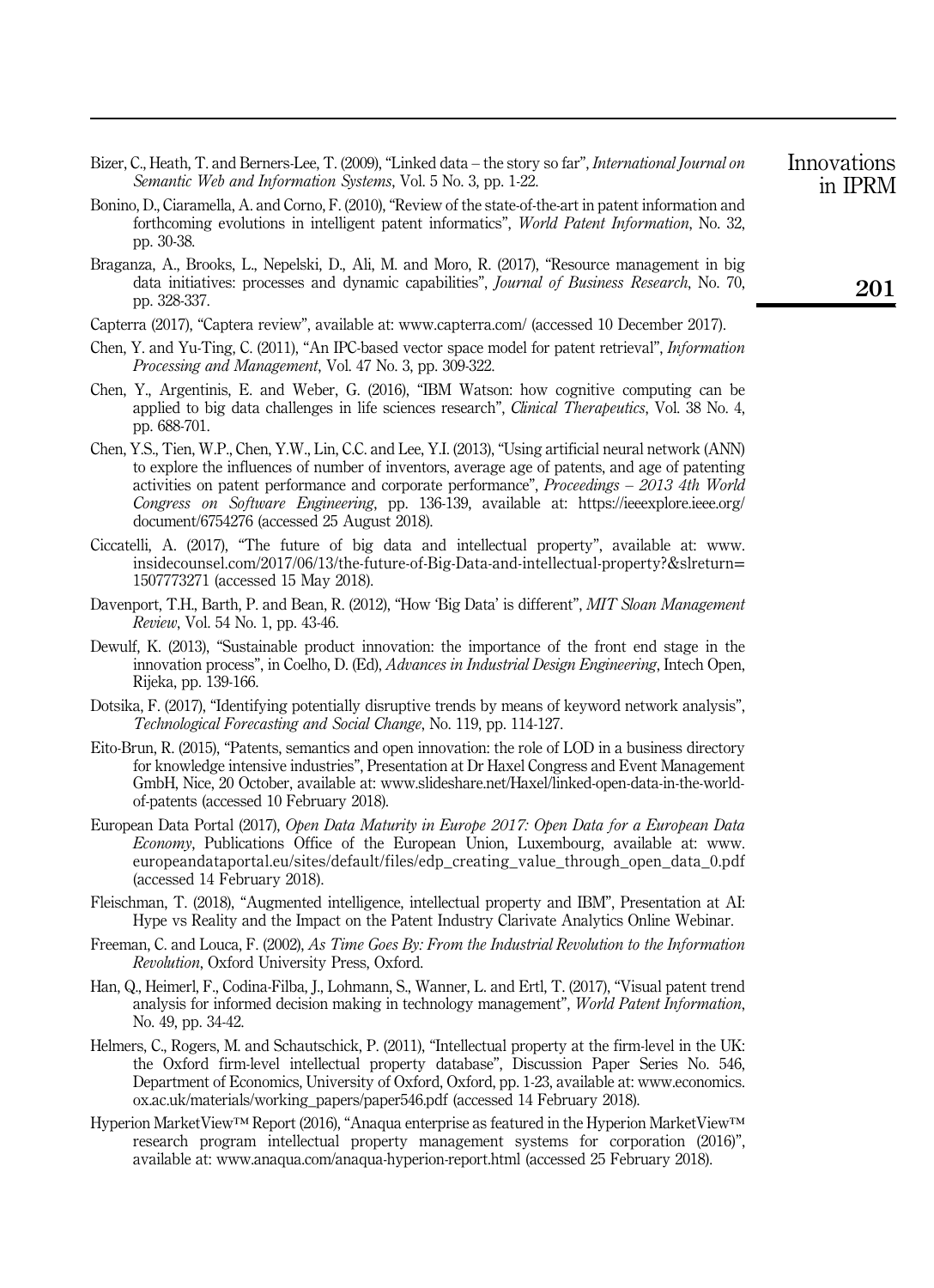| EJMBE | IP LodB (2018), "Granted project proposal IP linked open data: building bridges (IP LodB)", |
|-------|---------------------------------------------------------------------------------------------|
| 28.2  | IP LodB (forthcoming), Muenich, pp. 1-96.                                                   |

- KIPO (2016), "Korean Intellectual Property Office and Patent Information Expansion of providing public services (English title)", available at: [www.kipo.go.kr/kpo/user.tdf?a](www.kipo.go.kr/kpo/user.tdf?a=user.news.press1.BoardApp&board_id=press&c=1003&catmenu=m03_05_01&seq=15589)=user.news. [press1.BoardApp&board\\_id](www.kipo.go.kr/kpo/user.tdf?a=user.news.press1.BoardApp&board_id=press&c=1003&catmenu=m03_05_01&seq=15589)=press&c=1003&catmenu=m03\_05\_01&seq=15589 (accessed 13 February 2018).
- Kracker, M. (2017), "New PI product: linked open EP data", *Presentation at IP Statistics for Decision* Makers Conference, Mexico City, 14–15 November.
- Lee, S. (2013), "How to assess patent infringement risks: a semantic patent claim analysis using dependency relationships", *Journal Technology Analysis & Strategic Management*, Vol. 25 No. 1, pp. 23-38.
- LOD cloud (2018), "The linked open data cloud", available at:<https://lod-cloud.net/> (accessed 20 December 2018).
- Lupu, M. (2017), "Information retrieval, machine learning, and natural language processing for intellectual property information", World Patent Information, Vol. 49, pp. A1-A3.
- McAfee, A. and Brynolfsson, E. (2012), "Big data: the management revolution," *Harvard Business* Review, Vol. 90 No. 10, pp. 60-68.
- McPhee, C. and Ljutic, A. (2017), "Editorial: blockchain", *Technology Innovation Management Review*, Vol. 7 No. 10, pp. 3-5.
- Madani, F. and Weber, C. (2016), "The evolution of patent mining: applying bibliometrics analysis and keyword network analysis", World Patent Information, No. 46, pp. 32-48.
- Man, B. (2014), "Overview of the intellectual property government open data", IP Australia Economic Research Paper No. 2, pp. 1-18, available at: [www.ipaustralia.gov.au/about-us/reports/](www.ipaustralia.gov.au/about-us/reports/economics_research_paper02) [economics\\_research\\_paper02](www.ipaustralia.gov.au/about-us/reports/economics_research_paper02) (accessed 14 February 2018).
- Mezaour, A., van Nuffelen, B. and Blaschke, C. (2014), "Building enterprise ready applications using linked open data", in Auer, S., Bryl, V. and Tramp, S. (Eds), Linked Open Data – Creating Knowledge Out of Interlinked Data Results of the LOD2 Project, Springer, Cham, Heidelberg, New York, NY, Dordrecht and London, pp. 155-174.
- Modic, D. (2017), "Intellectual property rights in the information sector: sociological perspective", in Rončević, B. and Tomšić, M. (Eds), Information Society and Its Manifestations: Economy, Politics, Culture, Peter Lang, Frankfurt am Main, pp. 55-70.
- Modic, D. and Damij, N. (2018), Towards Intellectual Property Management: Back Office and Front Office Perspectives, Palgrave Macmillan, Cham.
- Morabito, V. (2017), Business Innovation through Blockchain: The  $B^3$  Perspective, Springer Nature, Cham.
- Park, H., Ree, J.J. and Kim, K. (2013), "Identification of promising patents for technology transfers using TRIZ evolution trends", Expert Systems with Applications, Vol. 40 No. 2, pp. 736-743.
- Park, H., Kim, K., Choi, S. and Yoon, J. (2013), "A patent intelligence system for strategic technology planning", Expert Systems with Applications, Vol. 40 No. 7, pp. 2373-2390.
- Pilkington, M. (2016), "Blockchain technology: principles and applications", in Olleros, X.F. and Zhengu, M. (Eds), *Research Handbook on Digital Transformations*, Edward Elgar Publishing, Cheltenham and Northampton, pp. 225-253.
- Stading, T. (2017), "Using big data to make intellectual property a strategic weapon", available at: [https://](https://dzone.com/articles/using-Big-Data-to-make-intellectual-property-a-str) [dzone.com/articles/using-Big-Data-to-make-intellectual-property-a-str](https://dzone.com/articles/using-Big-Data-to-make-intellectual-property-a-str) (accessed 10 February, 2018).
- Swan, M. (2015), Blockchain Blueprint for a New Economy, O'Reilly Media, Sebastopol, CA.
- Szabo, N. (1997), "Formalizing and securing relationships on public networks", First Monday, Vol. 2 No. 9, pp. 1-8, available at:<http://firstmonday.org/article/view/548/469> (accessed 29 January 2018).